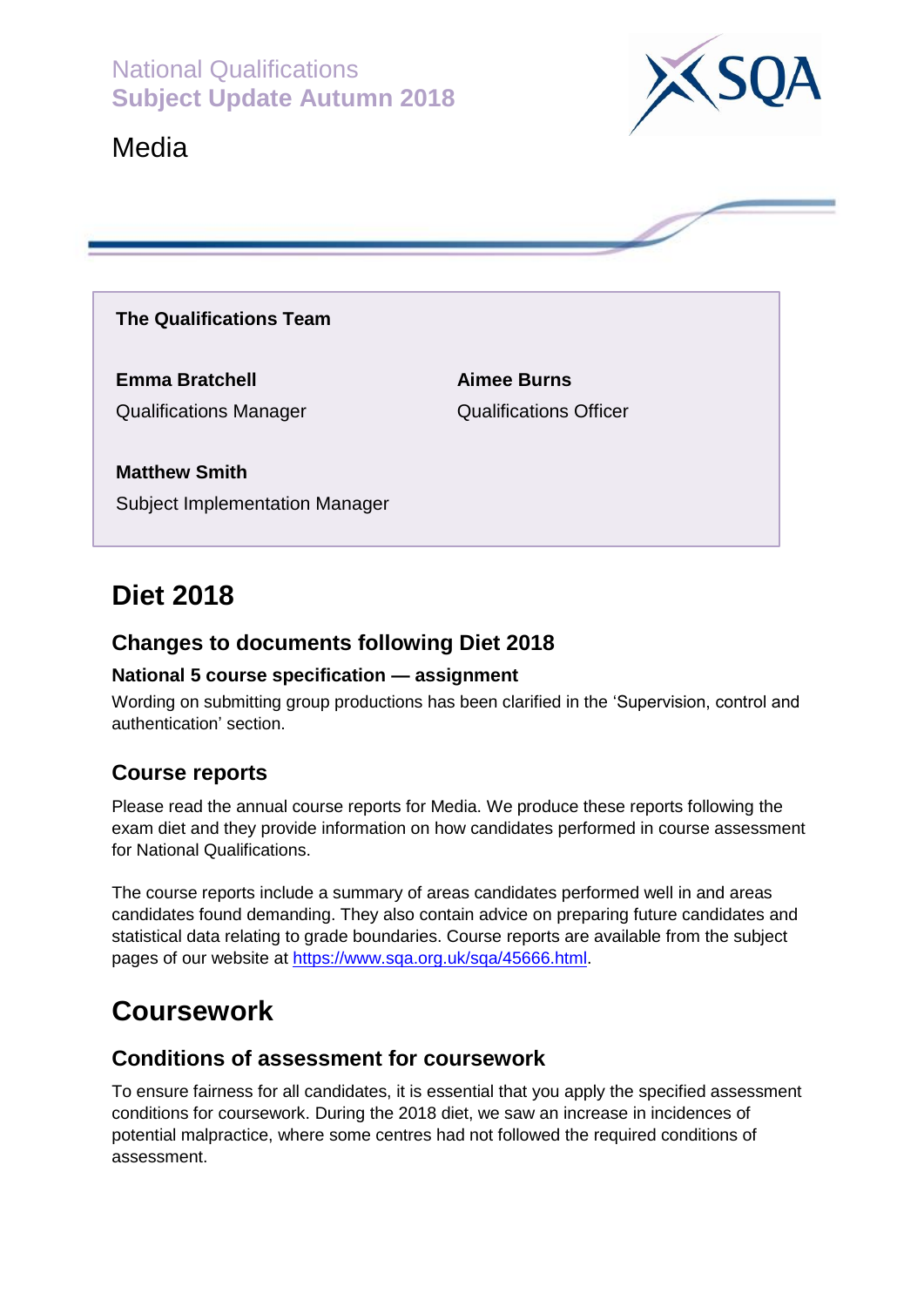Please ensure you refer to the following documents when conducting coursework with your candidates. These documents detail the specific conditions of assessment that must be applied for each assessment:

- course specification
- coursework assessment task

You must also refer to our [Guidance on conditions of assessment for coursework,](http://www.sqa.org.uk/sqa/files_ccc/Guidance_on_conditions_of_assessment_for_coursework.pdf) which provides important information on the time and volume of assessment, the use of resources, and the supervision, control and authentication of assessment — including examples.

## **Submitting coursework**

Please ensure your candidates use the current, published coursework assessment tasks.

# **Higher**

#### **Online resources to help you prepare for Higher assessment**

As part of our Understanding Standards programme, we are providing a range of online resources to help you develop your understanding of the standards required in the revised course assessments for Higher. We have tailored this to each subject. Resources include:

- **Presentations with audio** a subject-specific presentation with an audio narration, to talk you through the requirements of the Higher assessment (currently available).
- **Candidate evidence and commentaries** examples of candidate assessment evidence with a written commentary, to explain why the evidence has or has not met the required standards for the revised assessment (to be published after Understanding Standards events).

You can access these materials via the 'Understanding Standards' tab on the Higher subject page.

Find out more about the Understanding Standards programme at [www.sqa.org.uk/understandingstandards.](http://www.sqa.org.uk/understandingstandards)

### **Units that were previously part of the Higher course**

The units that were previously part of the Higher course are now available as freestanding units at SCQF level 6. These units no longer contribute to the Higher course.

We have removed references to Higher courses from the freestanding unit specifications, which are available from the freestanding units web page for each subject. There is a link to the freestanding units page from the 'see also' section on the subject landing page at [https://www.sqa.org.uk/sqa/45666.html.](https://www.sqa.org.uk/sqa/45666.html)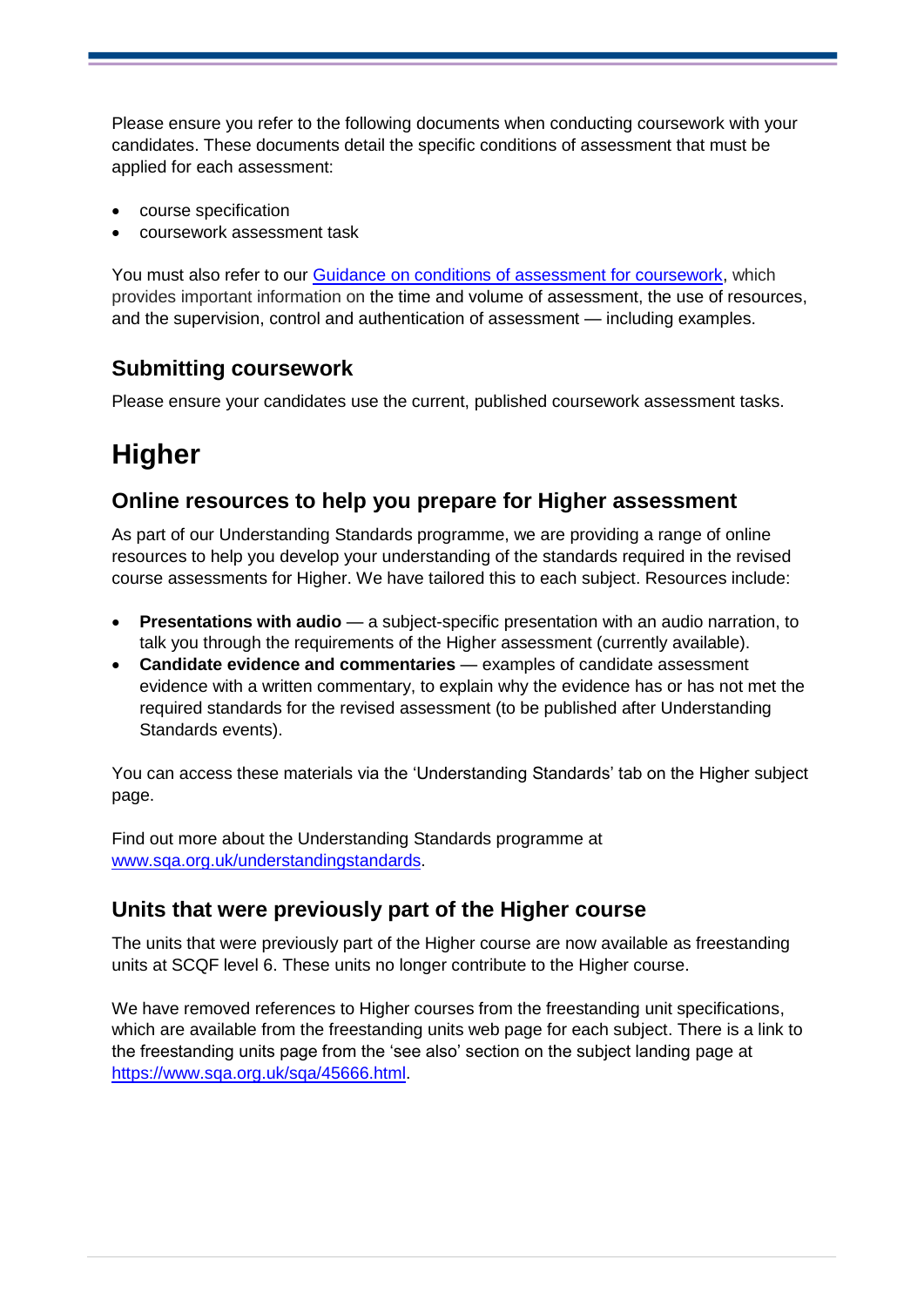# **Further information and guidance**

The Higher Media Course is now assessed through the following components:

| <b>Component</b>                               | <b>Mark</b> | <b>Scaled mark</b> | <b>Duration</b> |
|------------------------------------------------|-------------|--------------------|-----------------|
| Question paper 1: Analysis of<br>media content | 50          | 40                 | 2 hours         |
| Question paper 2: The role of<br>media         | 20          | Not applicable     | 1 hour          |
| Assignment                                     | 60          | Not applicable     | Over time       |

Following consultation and a review of media courses offered by other awarding bodies, the concept of consumption has been moved from 'society' to 'audience'. This is also the case for National 5.

## **Understanding Standards events**

We are running two Understanding Standards events for Higher Media. The focus of the events will be on the changes to the course. These events will provide delegates with the opportunity to participate in workshops covering both the question paper and assignment, discuss the course arrangements, as well as have their questions answered by senior examining team members. The events will take place on:

- 12 November 2018 Dunblane
- 24 November 2018 Glasgow

To view the event schedule and book your place, visit <http://www.sqa.org.uk/nqevents>.

All materials presented at the events will be published on our [Understanding Standards](https://www.understandingstandards.org.uk/)  [website.](https://www.understandingstandards.org.uk/)

### **Candidate exemplification**

Exemplification of candidate responses to the 2018 National 5 Media question paper and assignment will be available, along with commentaries, on our Understanding Standards website.

### **Subject Implementation Manager**

Matthew Smith is the Subject Implementation Manager for Media and is available to provide support visits to centres. Please get in touch if you would like to arrange a visit or require subject-specific advice.

### **Marker opportunities**

There are marker opportunities for the Higher Media question paper and assignment. The generic marker application form is available on our website under ['Vacancies'](https://appointeeopportunities.sqa.org.uk/vacancy/marker-353444.html).

When submitting an application, please specify which component you would like to mark.